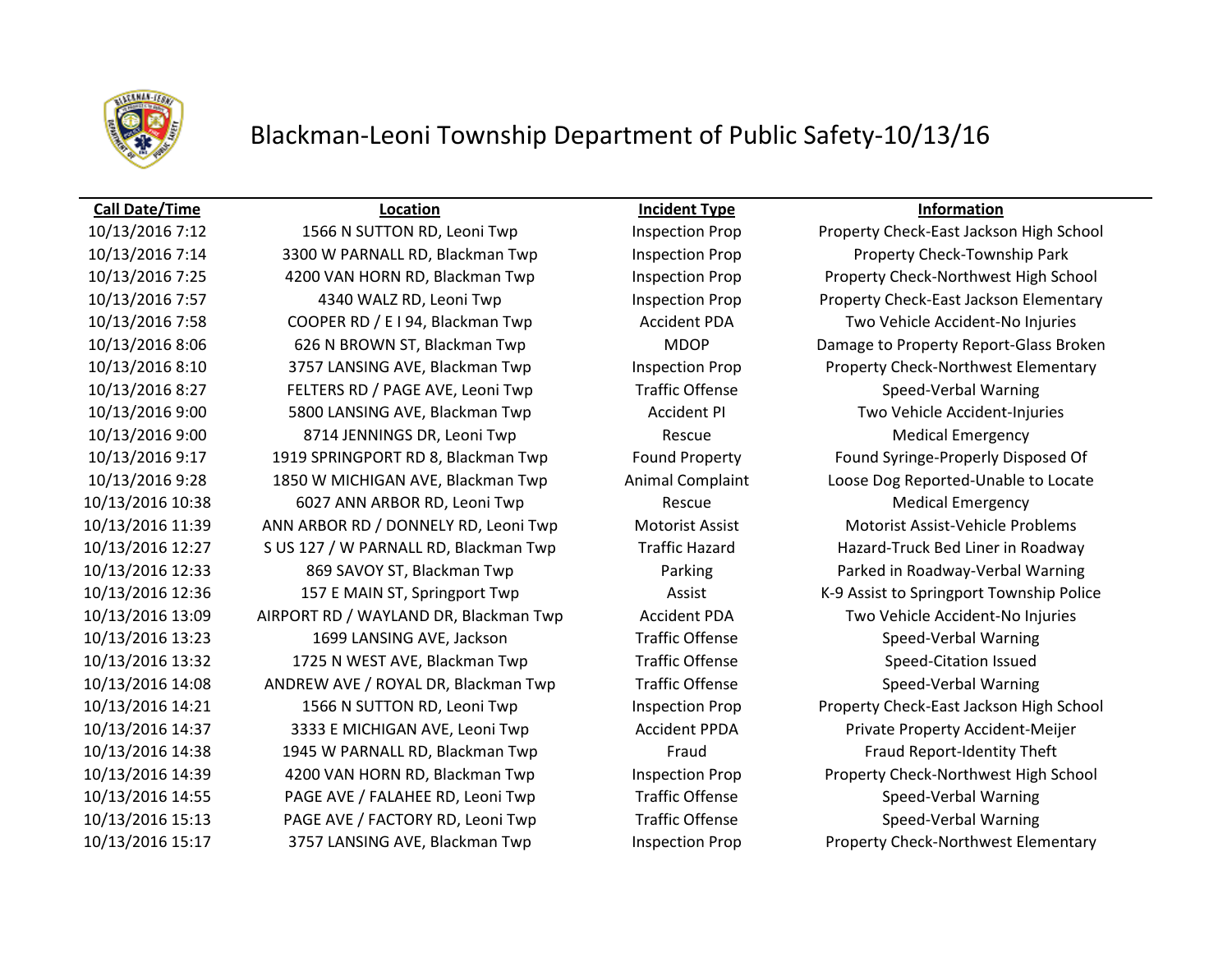

## Blackman-Leoni Township Department of Public Safety-10/13/16

### **Call Date/Time Location Incident Type Information**

10/13/2016 15:33 5342 E MICHIGAN AVE, Leoni Twp Accident PI One Vehicle Accident-Injuries 10/13/2016 15:37 S US 127 / E SOUTH ST, Leoni Twp Traffic Hazard Hazard-Debris in Roadway 10/13/2016 16:21 2800 SPRINGPORT RD, Blackman Twp Rescue Medical Emergency 10/13/2016 17:18 6831 N PRICE LAKE RD, Leoni Twp Alarm False Burglar Alarm 10/13/2016 17:34 1910 TANBARK CIR, Blackman Twp Rescue Medical Emergency 10/13/2016 17:46 2767 AIRPORT RD, Blackman Twp Rescue Medical Emergency 10/13/2016 18:05 1250 N BROWN ST, Blackman Twp Trespassing Trespassing Reported 10/13/2016 18:30 145 BURT AVE, Blackman Twp Domestic Domestic Dispute-Verbal 10/13/2016 19:00 901 WAYNE ST, Blackman Twp Disorderly Reported Fight-Verbal Only 10/13/2016 21:03 539 9TH ST, Leoni Twp Accident PDA Car/Deer Accident 10/13/2016 22:10 4111 COUNTY FARM RD, Blackman Twp Rescue Medical Emergency 10/13/2016 22:11 7120 GLENDALE PL, Leoni Twp Alarm False Burglar Alarm 10/13/2016 22:52 O'LEARY RD / N ELM AVE, Blackman Twp Conservation Injured Deer in Roadway 10/13/2016 22:59 PAGE AVE / LONG AVE, Leoni Twp Traffic Offense Speed-Citation Issued 10/13/2016 23:47 SEYMOUR RD / BRILLS LAKE RD, Leoni Twp Accident PDA Car/Deer Accident 10/14/2016 0:33 830 ROYAL DR, Blackman Twp Domestic Domestic Dispute-Verbal 10/14/2016 1:49 3300 W PARNALL RD, Blackman Twp Inspection Prop Property Check-Township Park

10/13/2016 15:18 4340 WALZ RD, Leoni Twp Inspection Prop Property Check-East Jackson Elementary 10/13/2016 16:29 AIRPORT RD / SCHEELE DR, Blackman Twp Accident PDA Two Vehicle Accident-No Injuries 10/13/2016 16:48 S US 127 / E MICHIGAN AVE, Leoni Twp Motorist Assist Motorist Assist-Vehicle Problems 10/13/2016 18:00 1850 W MICHIGAN AVE, Blackman Twp Suspicious Situation Suspicious Vehicle Reported-Unable to Locate 10/13/2016 18:13 390 EDGEWOOD AVE, Leoni Twp MDOP Damage to Property Report-Fence Damaged 10/13/2016 18:47 PAGE AVE / WATTS RD, Leoni Twp VCSA Possession of Marijuana-Citation Issued 10/13/2016 19:39 3140 E MICHIGAN AVE, Leoni Twp Disorderly Subject Refusing to Leave-Arrested-Disorderly 10/13/2016 20:12 1700 W MICHIGAN AVE, Blackman Twp Disorderly Subject Refusing to Leave-Wal-Mart 10/13/2016 22:19 W MICHIGAN AVE / BLACKMAN RD, Blackman Twp Accident PDA One Vehicle Accident-No Injuries 10/13/2016 23:53 2955 PHEASANT RUN DR, Blackman Twp Domestic Domestic Assault Report-Prosecutor Review 10/14/2016 0:04 1780 N WEST AVE, Blackman Twp Suspicious Situation Suspicious Vehicle Reported-Checked OK